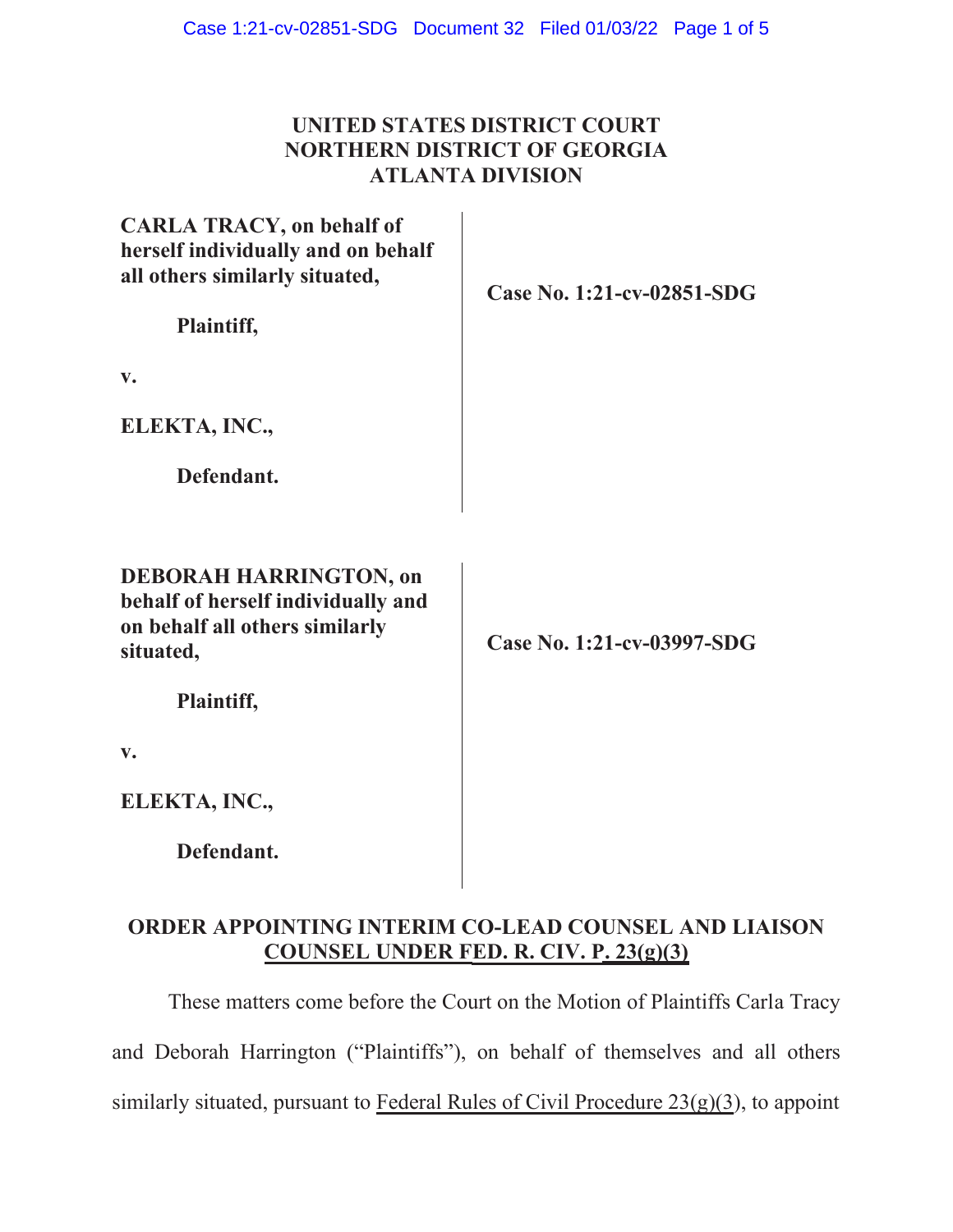Interim Co-lead Counsel and Liaison Counsel. Defendant Elekta, Inc. did not oppose Plaintiffs' Motion. The Court being fully advised and for good cause shown, the Motion is hereby **GRANTED.** 

Accordingly, the Court **ORDERS** as follows:

1. The Court appoints Bryan L. Bleichner (Chestnut Cambronne PA) and

Terence R. Coates (Markovits, Stock & DeMarco, LLC) as Interim Co-Lead Counsel and MaryBeth V. Gibson (The Finley Firm, PC) as Interim Liaison Counsel for Plaintiffs.

2. Interim Co-Lead Counsel, with the assistance of Interim Liaison Counsel, must assume responsibility for the following duties during all phases of this litigation:

- a) Coordinating the work of preparing and presenting all of Plaintiffs' claims and otherwise coordinating all proceedings, including organizing and supervising the efforts of Plaintiffs' counsel in a manner to ensure that Plaintiffs' pretrial preparation is conducted effectively, efficiently, expeditiously, and economically;
- b) Delegating work responsibilities and monitoring the activities of all Plaintiffs' counsel in a manner to promote the orderly and efficient conduct of this litigation and to avoid unnecessary duplication and expense;
- c) Calling meetings of Plaintiffs' counsel for any appropriate purpose, including coordinating responses to questions of other parties or of the Court, and initiating proposals, suggestions, schedules, and any other appropriate matters;
- d) Determining (after consultation with other co-counsel as may be appropriate) and presenting (in briefs, oral argument,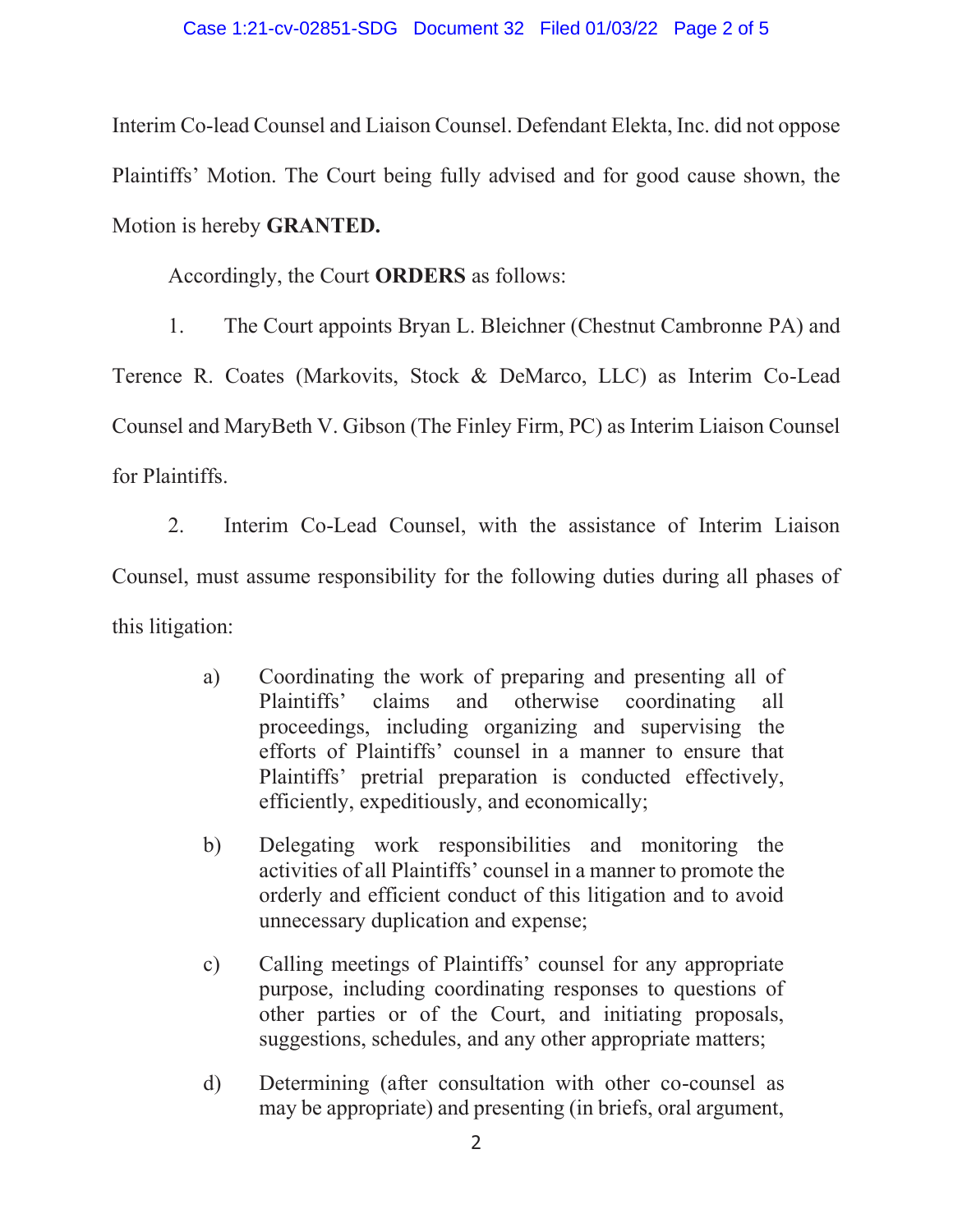or such other fashion as he or his designee may deem appropriate) to the Court and opposing parties the position of the Plaintiffs on all matters arising during pretrial (and, if appropriate, trial) proceedings;

- e) Serving as the primary contact for all communications between Plaintiffs and Defendant, and acting as spokespersons for all Plaintiffs vis-à-vis Defendant and the Court;
- f) Directing and executing on behalf of Plaintiffs the filing of pleadings and other documents with the Court;
- g) Appearing at all court hearings and conferences regarding the case as most appropriate for effective and efficient representation, and speaking for Plaintiffs at all such hearings and conferences;
- h) Receiving and initiating communication with the Court and the Clerk of the Court (including receiving orders, notices, correspondence, and telephone calls) and dispensing the content of such communications among Plaintiffs' counsel;
- i) Initiating and conducting discussions and negotiations with counsel for Defendant on all matters, including settlement;
- j) Negotiating and entering into stipulations with opposing counsel as necessary for the conduct of the litigation;
- k) Initiating, coordinating, and conducting all discovery on Plaintiffs' behalf and ensuring its efficiency;
- l) Selecting, consulting with, and employing experts for Plaintiffs, as necessary;
- m) Encouraging and enforcing efficiency among all Plaintiffs' counsel;
- n) Assessing Plaintiffs' counsel for the costs of the litigation;
- o) Preparing and distributing periodic status reports to the Court and to the parties as ordered;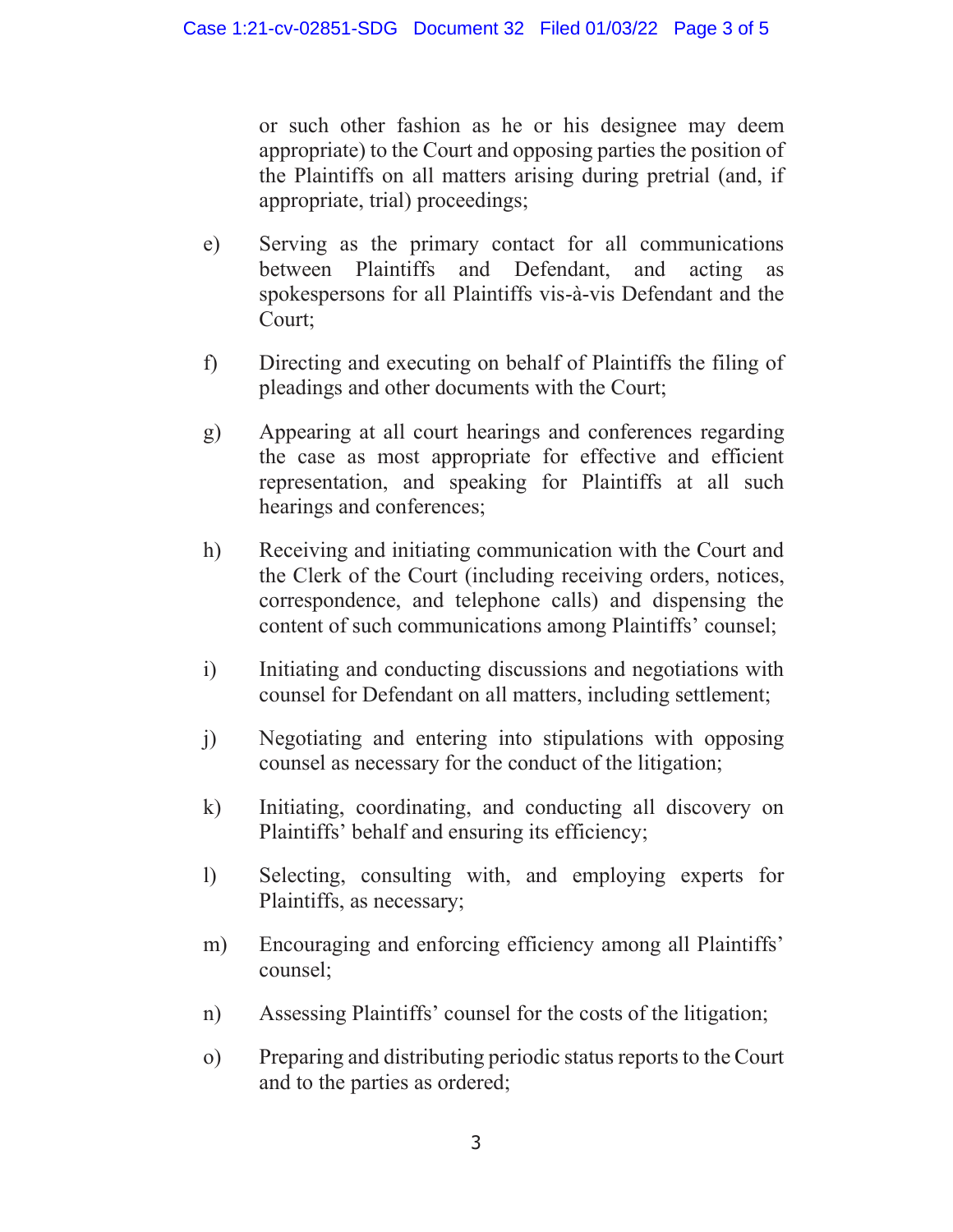- p) Developing and recommending for Court approval practices and procedures pertaining to attorneys' fees and expenses as further detailed below and, on an ongoing basis, monitoring and administering such procedures. At such time as may be appropriate, Co-Lead Counsel also will recommend apportionment and allocation of fees and expenses subject to Court approval; and,
- q) Performing such other duties as are necessary in connection with the prosecution of this litigation or as may be further directed by the Court.
- 4. Any discussions of a settlement of this litigation shall be conducted by

Interim Lead Counsel and any counsel designated by Interim Co-Lead Counsel.

5. In advance of each status conference, Interim Lead Counsel and Defendant's counsel will meet and confer regarding the agenda for the conference. Unless otherwise ordered, Interim Lead Counsel and Defendant's counsel will file a joint notice setting out the proposed agenda and the parties' joint and/or respective positions no later than five calendar days prior to each status conference.

6. This Order applies to all actions included in the above-captioned consolidated matters and all subsequently consolidated actions.

7. Interim Co-Lead Counsel must serve a copy of this Order and all future orders promptly by overnight delivery service, facsimile, or other expeditious electronic means on counsel for Plaintiffs in each related action not yet consolidated in this proceeding to the extent that Interim Lead Counsel is aware of any such